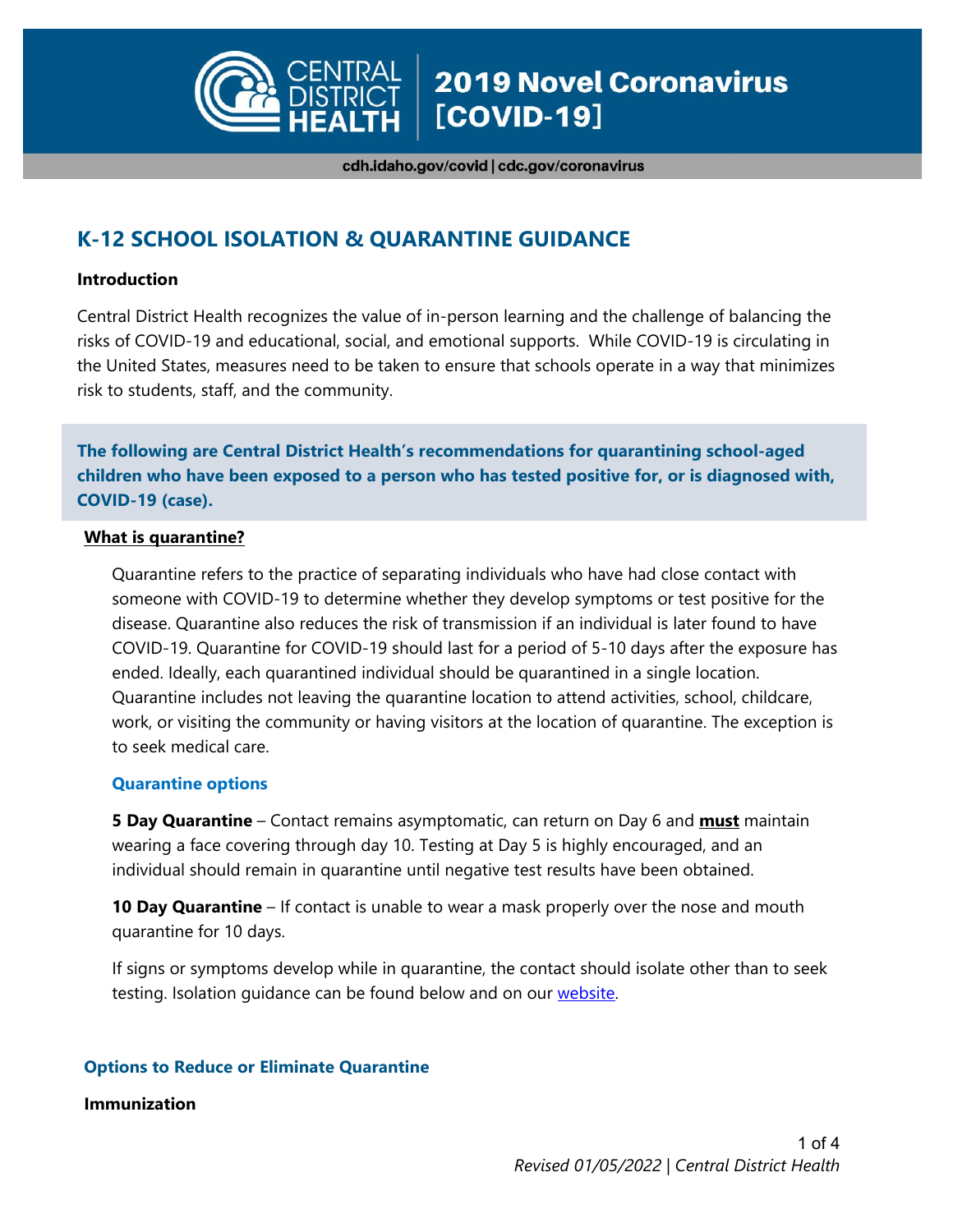Schools should have a protocol in place to verify vaccination status. Those who are fully vaccinated and have received a booster do not need to quarantine after an exposure but should wear a mask and monitor for symptoms.

- *If person is fully vaccinated and has received their booster\* OR had their vaccine series within the past 6 months OR has tested positive within the past 90 days\*\* and exposed:*
	- o You should get tested at 5 days after your exposure, even if you don't have symptoms.
		- Wear a mask indoors in public for 10 days following exposure.
		- If you receive a positive test result, follow isolation guidance
- *If person is yet to be vaccinated (unvaccinated) OR if their vaccination series was more than 6 months prior\* and exposed:* 
	- o Quarantine for 5 to 10 days.
		- Wear a mask indoors in public for 10 days post exposure.
	- o You should get tested at 5 days after your exposure, even if you don't have symptoms.
		- If you receive a positive test result, follow isolation guidance

*\*Must be fully vaccinated and have the booster if they are 18 years or older. Booster for J&J is at 2 months post vaccination. Booster for Pfizer is at 5 months post primary series. Booster for Moderna is 6 months post primary series. Anyone ages 5-17 does not need to have the booster dose.*

*\*\*Proof of vaccination or positive test in the past 90 days should be available to allow the contact to stay in the classroom. If an individual tests positive multiple times within 90 days, their 90-day window starts on the date of their first positive test.*

## **Mask Use**

*CDC recommends universal mask use in K-12 schools, and only gives quarantine adjustments for students in instructional settings.* Presented below are additional options if a school does not have universal masking but is taking other risk reduction measures to balance the value of inperson learning and health. These options should be considered in conjunction within the context of CDH's [Conditions and Considerations for Modifying Educational Delivery Models.](https://cdh.idaho.gov/pdfs/cd/Coronavirus/Resource%20Docs/schools/School-Model-of-Delivery-Revised_12-2021.pdf)

If both the case and the contact were wearing masks 1) that cover the nose and mouth and 2) were worn consistently during the exposure period, then:

- The case must isolate at home as recommended by public health.
- **The contact does not need to quarantine\* but should continue to wear a mask and monitor for symptoms if the contact occurred in an instructional setting.**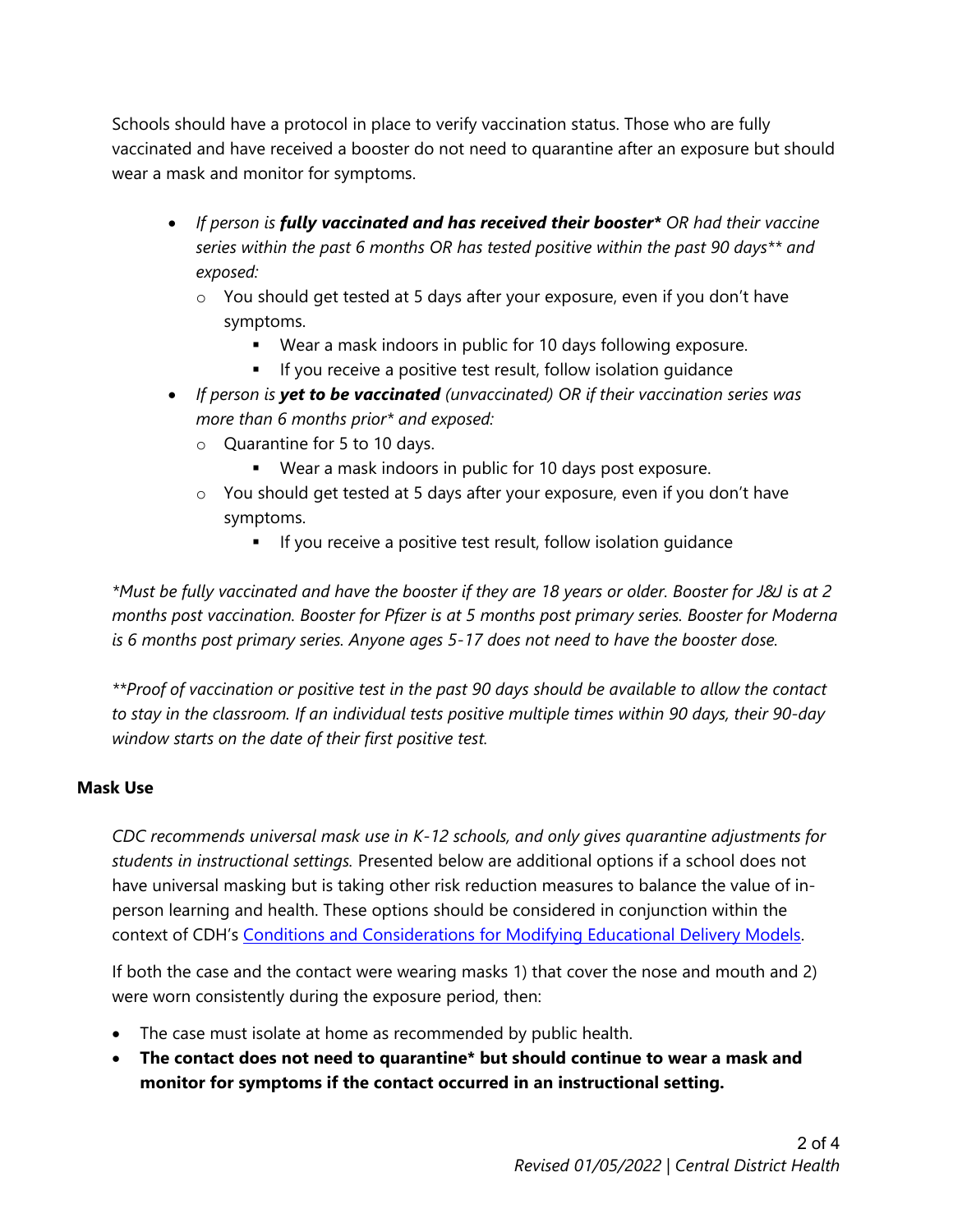o *Optional Modification* - if the contact occurred in a school setting and may include staff and students.

If universal mask use is not in place, optional reduction in quarantine strategies include:

**Test to Stay** – Case isolates. Contacts test every day prior to attending school during the quarantine period. Mask use is highly encouraged.

**Mask & Test Strategy** – Case isolates. Contacts (or classroom) wear a mask for 10 days following exposure while continuing to attend classes. Contacts test 5 days post exposure. Anyone testing negative can discontinue the modified quarantine but continues to wear a mask until day 10. Anyone testing positive isolates, and additional contacts follow quarantine policy. Consider daily symptom screening by staff or parent.

**Mask Only –** Case isolates. Contacts (or classroom) wear a mask for 10 days following exposure while continuing to attend classes. Consider daily symptom screening by staff or parent.

\*All reduction in quarantine strategies without universal mask policies require contact tracing to be performed. Physical distancing and environmental hygiene (i.e., ventilation, cleaning) should be increased if possible.

## **Additional Considerations**

- If using the 5-day Isolation and Quarantine Guidance
	- Day 6-10 following infection or exposure individuals should not travel, interact with high-risk individuals, or go places that a mask cannot be worn. In situations where a mask cannot be worn, such as while eating, individuals should distance to the extent possible.
- Community and household exposures
	- Using Test to Stay, Mask & Test, or Mask Only reduction strategies could be considered to increase in-person learning opportunities.
	- Household exposures are most likely to result in transmission. Therefore, modified quarantine may increase risk within the school setting. Community exposures vary in risk.
- Contact tracing should continue throughout the school as sick individuals are identified
	- Schools with mandatory mask policies may consider modified contact tracing for instructional settings.
		- Example: A student tests positive, classroom is notified of a positive case, but due to mask use, no quarantines are required, so no formal contact tracing is done and no individual notifications are made.
	- Contact tracing is most effective during lower transmission times. Schools should consider increased contact tracing during low community and school transmission.
- School reporting of close contacts of a case should continue
	- When contact tracing is performed, [online form](https://na3.documents.adobe.com/public/esignWidget?wid=CBFCIBAA3AAABLblqZhDVBmTNoFEG7Opb0XTC6xkdFwrC-asKq9gBQqP3N1i7EPniMGUWs7wOa8Q_ajBguf0*) is preferred.